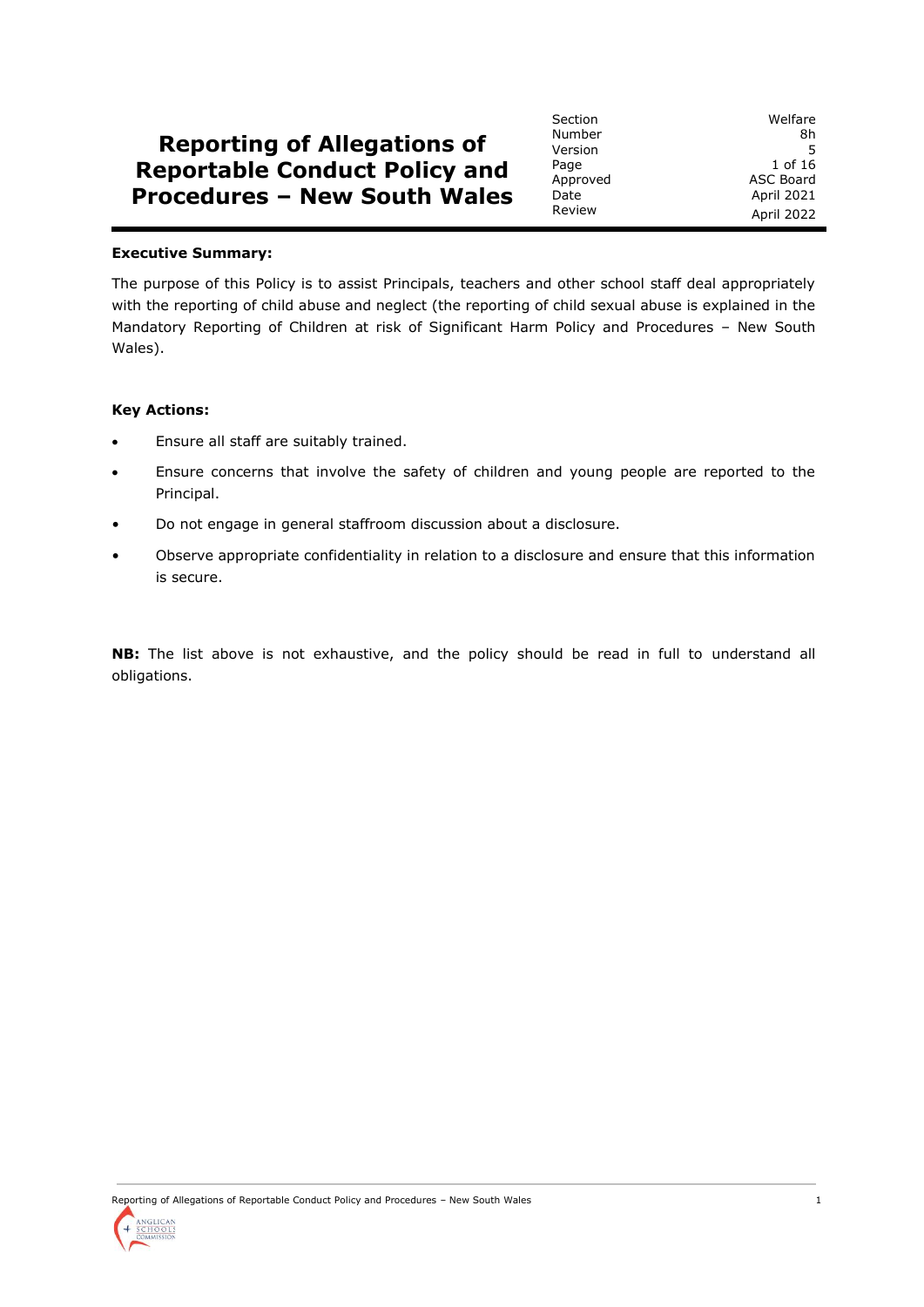# **1. Purpose**

The Anglican Schools Commission (ASC) has developed this policy and procedures document in line with the requirements of the Children's Guardian Act 2019 (NSW) **(Guardian Act).** Its aim is to assist Principals, teachers and other school staff in New South Wales (NSW) to understand their reportable conduct scheme requirements and to promote the wellbeing and safety of children. All children have a right to be protected from harm and all school staff have a duty of care to students during school hours and at other times when staff/student relationships exist.

# **2. Relevant Policies, Procedures and Legislation**

This policy must be read in conjunction with the following ASC policies and procedures:

- Child Protection Policy NSW
- Mandatory Reporting of Children at Significant Harm Policy and Procedures New South Wales.

## **3. Definitions**

**3.1** What is reportable conduct?

Reportable conduct means the following conduct, whether or not a criminal proceeding in relation to the conduct has been commenced or concluded:

- a. a sexual offence; or
- b. sexual misconduct; or
- c. ill-treatment of a child; or
- d. neglect of a child; or
- e. an assault against a child; or
- f. behaviour that causes significant emotional or psychological harm to a child, or
- g. any offence under section 43B or 316A of the Crimes Act 1900.

Reportable conduct does not extend to:

- a. conduct that is reasonable for the purposes of the discipline, management or care of children, having regard to the age, maturity, health or other characteristics of the children and to any relevant codes of conduct or professional standards; or
- b. the use of physical force that, in all the circumstances, is trivial or negligible, but only if the matter is to be investigated and the result of the investigation recorded under workplace employment procedures; or
- c. conduct of a class or kind exempted from being reportable conduct by the Children's Guardian under section 30.

## **3.2** Who is a 'child'?

A child is defined as a person who is under the age of 18 years for the purpose of the Guardian Act.

**3.3** Is a student aged 18 and over a 'child'?

Students aged 18 and over may attend school but are legally considered adults and as such are not covered by the Guardian Act. They can be considered potentially vulnerable, however, and in need of specialist services and schools do owe a duty of care towards them. Schools should contact the Police when aware of any assault or crime against a young adult.

**3.4** Who is an employee?

An employee includes:

a. an individual employed by the ASC

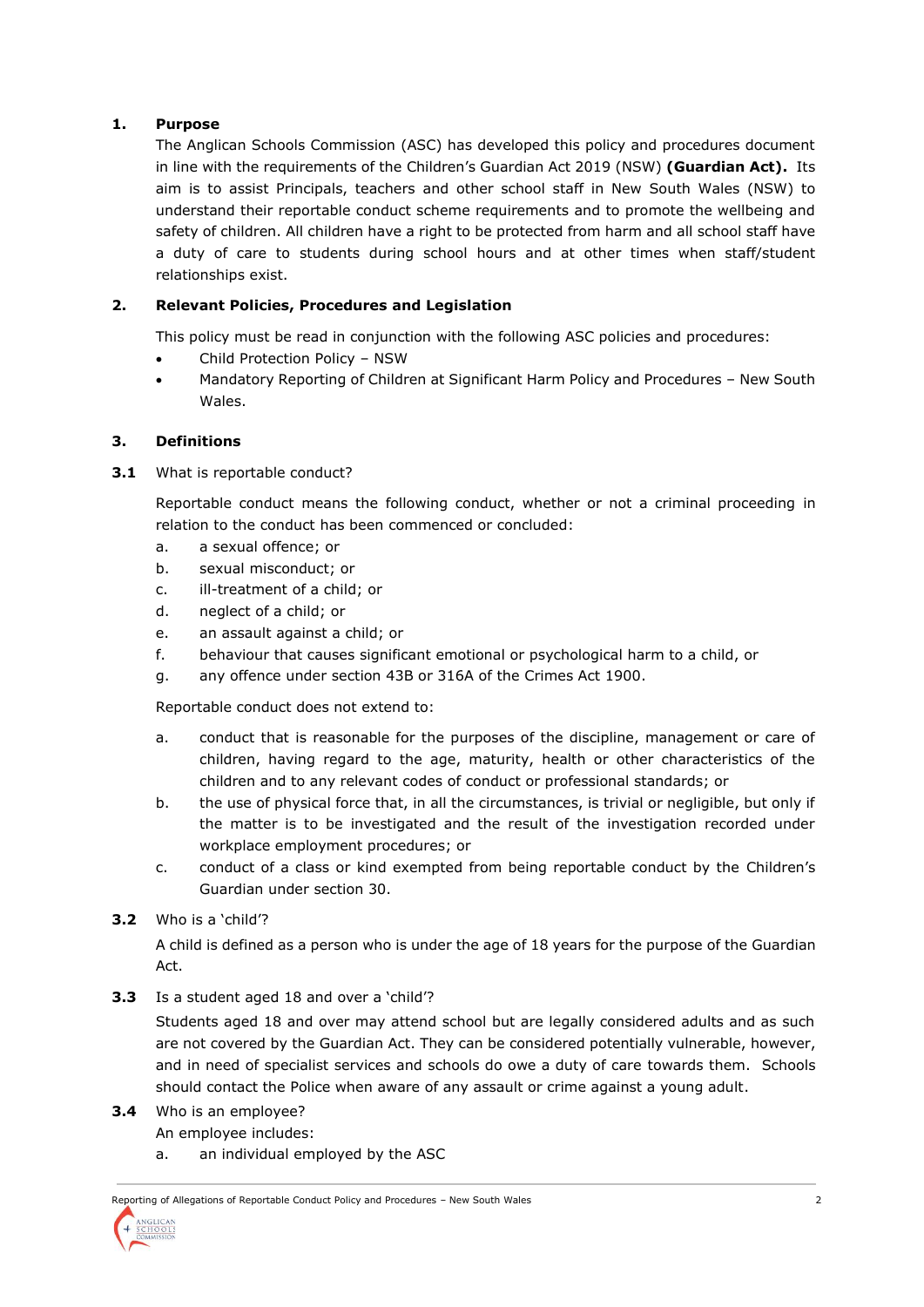- b. a volunteer providing services to children
- c. a contractor engaged directly by the ASC/school (or by a third party) where the contractor holds, or is required to hold, a Working with Children Check for the purposes of their work with the ASC/school;
- d. a person engaged by a religious body where that person holds, or is required to hold, a Working with Children Check for the purposes of their work with the religious body.

## **3.5 Other relevant definitions**

## **Assault**

An assault can occur when a person intentionally or recklessly (i.e. knows the assault is possible but ignores the risk):

- a. applies physical force against a child without lawful justification or excuse such as hitting, striking, kicking, punching or dragging a child (actual physical force); or
- b. causes a child to apprehend the immediate and unlawful use of physical force against them– such as threatening to physically harm a child through words and/or gestures and regardless of whether the person actually intends to apply any force (apprehension of physical force).

Allegations of 'serious physical assault', if proven, must be reported to the Children's Guardian for the purpose of the Working with Children Check. Therefore, it is important to obtain the information necessary to determine whether the alleged assault, if proven, will constitute a serious physical assault.

## A **physical assault** is not serious where:

- a. it only involves minor force; and
- b. it did not, and was not ever likely to, result in serious injury.

A physical assault is serious where:

- a. it results in the child being injured, beyond a type of injury like a minor scratch, bruise or graze; or
- b. it had the potential to result in a serious injury; or
- c. the injury suffered may be minor, but the assault is associated with aggravating circumstances (in this regard, aggravating circumstances might include associated inhumane or demeaning behaviour by the employee, for example kicking a child, pulling a child by grabbing the child around the neck).

# *Emotional/ Psychological Abuse*

Emotional/Psychological abuse is the sustained, repetitive, inappropriate ill-treatment of a child through behaviours including threatening, isolating, neglecting, discrediting, belittling, misleading, disregarding, ignoring and inappropriate encouragement. Children are likely to feel worthless, flawed, unloved, unwanted, endangered or only of value in meeting another's needs. There needs to be a proven causal link between the inappropriate behaviour and the harm, and the harm must be more than transient.

Emotional abuse includes being exposed to an act of family and domestic violence.

For a reportable allegation involving psychological harm, the following elements must be present:

a. an obviously or very clearly unreasonable or serious act or series of acts that the employee knew or ought to have known was unacceptable, and

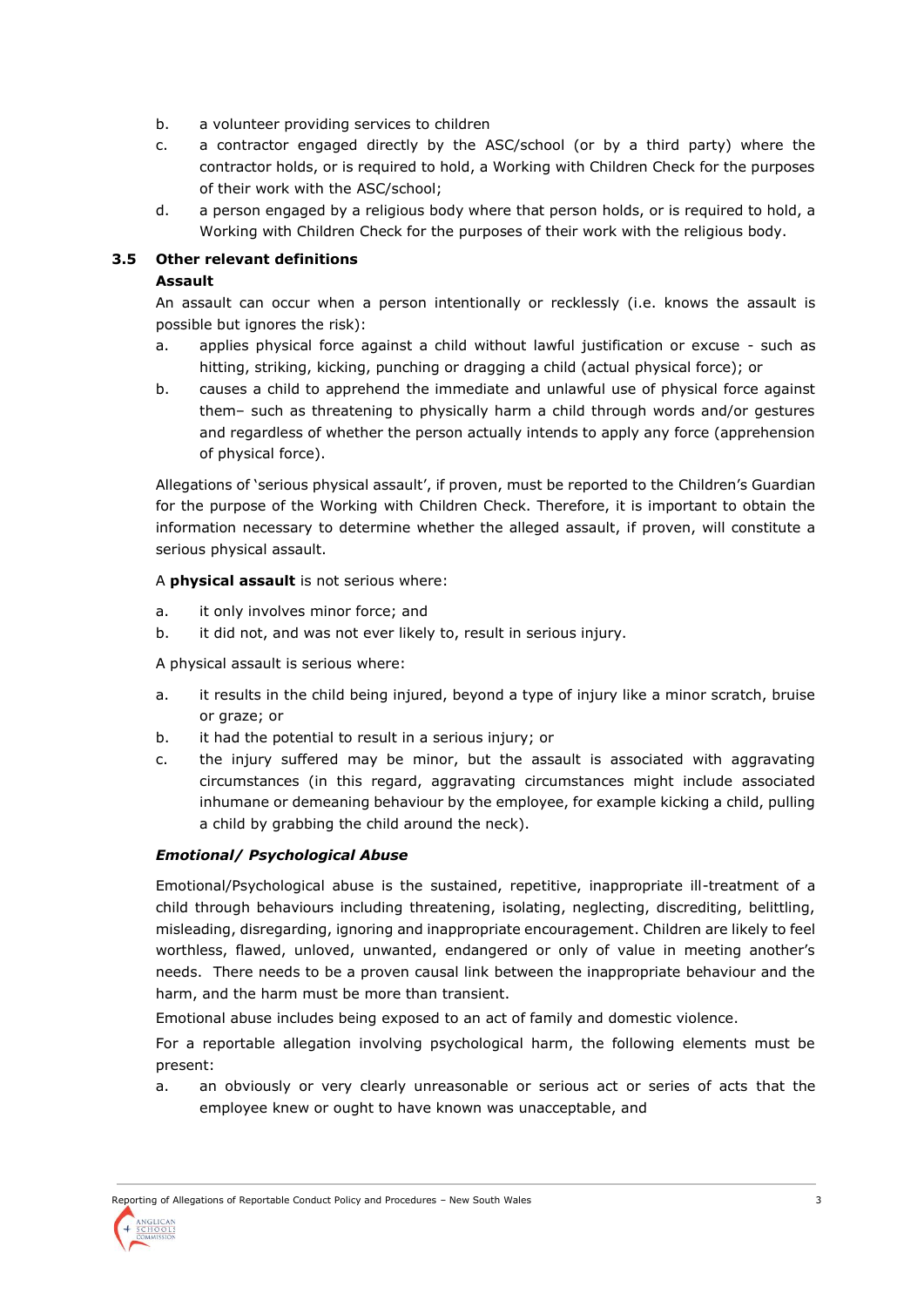- b. evidence of psychological harm to the child that is more than transient, including displaying patterns of 'out of character behaviour', regression in behaviour, distress, anxiety, physical symptoms or self-harm, and
- c. an alleged causal link between the employee's conduct and the significant emotional or psychological harm to the child.

## *Ill-treatment*

Ill-treatment means conduct towards a child that is unreasonable and seriously inappropriate, improper, inhumane or cruel. The focus is on the alleged conduct rather than the actual effect of the conduct on the child.

Examples of ill-treatment:

- a. making excessive or degrading demands of a child
- b. a pattern of hostile or degrading comments or behaviour towards a child
- c. using inappropriate forms of behaviour management towards a child

## **Neglect**

Neglect means of significant failure to provide adequate and proper food, supervision, nursing, clothing, medical aid or lodging for the child, that causes or is likely to cause harm to a child, by:

- a. a person with parental responsibility for the child, or
- b. an authorised carer of the child, or
- c. an employee, if the child is in the employee's care.

Examples of neglect:

- a. failing to protect a child from abuse
- b. exposing a child to a harmful environment, for example, an environment where there is illicit drug use or illicit drug manufacturing

## **Sexual Misconduct**

Sexual misconduct means any conduct with, towards or in the presence of a child that is sexual in nature but is not a sexual offence.

Examples of sexual misconduct:

- a. descriptions of sexual acts without a legitimate reason to provide the descriptions
- b. sexual comments, conversations or communications
- c. comments to a child that express a desire to act in a sexual manner towards the child or another child.

Note: crossing professional boundaries comes within the scope of the scheme to the extent that the alleged conduct meets the definition of sexual misconduct. That is, conduct with, towards or in the presence of a child that is sexual in nature (but is not a sexual offence).

## *Sexual Offence*

A sexual offence is an offence of a sexual nature under a law of NSW, another state/territory, or the Commonwealth committed against, with or in the presence of a child, such as:

- a. sexual touching of a child;
- b. a child grooming offence;
- c. production, dissemination or possession of child abuse material.
- d. An alleged sexual offence does not have to be the subject of criminal investigation or charges for it to be categorised as a reportable allegation of a sexual offence.

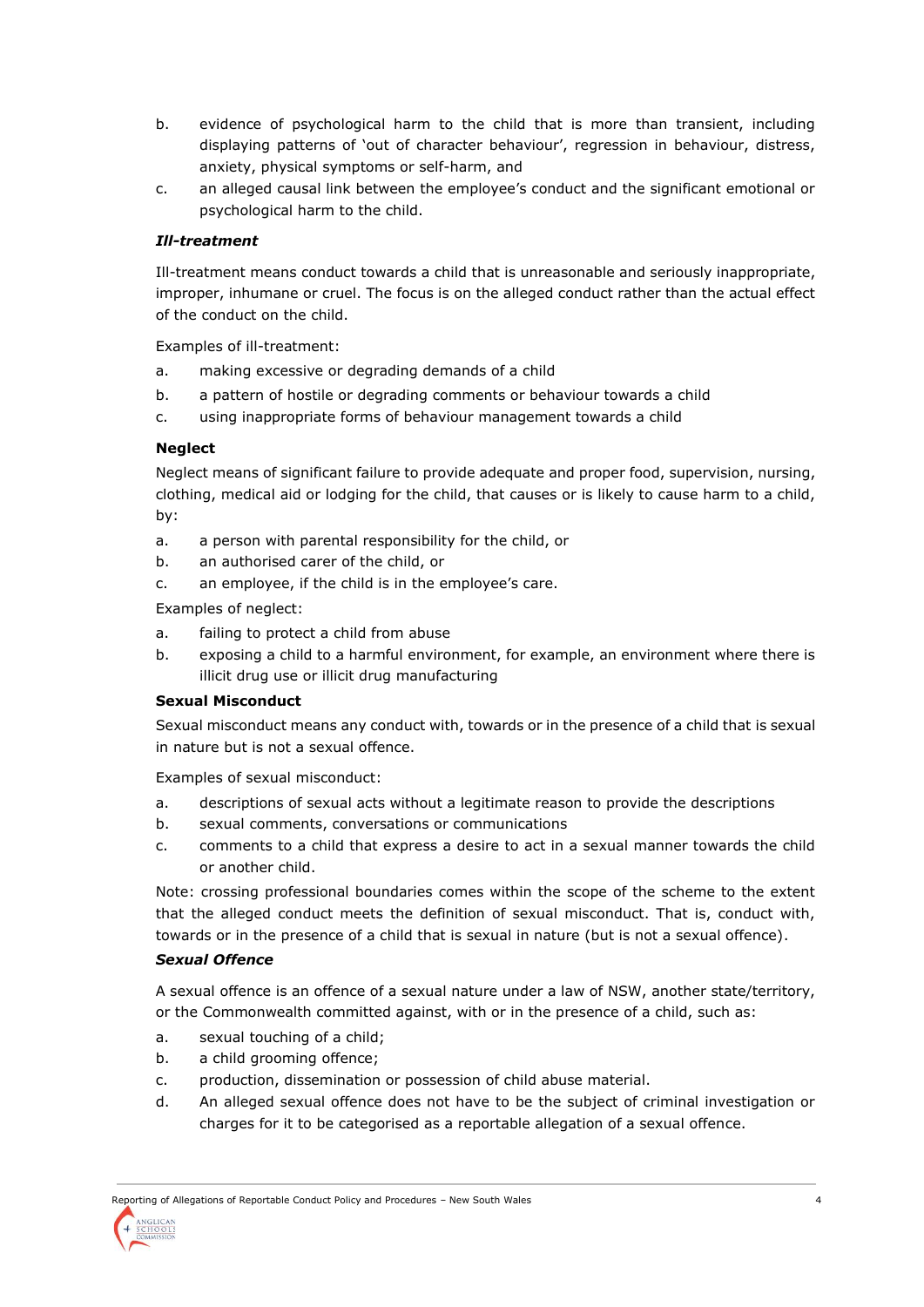## **4. Reporting Procedures for all School Staff**

- **4.1** School staff have a duty of care to take the necessary action to ensure the child is protected from further harm but it is **not** their role to conduct a detailed investigation or to confront the suspected perpetrator or to intervene with the child's family. School staff do not have to prove that a child or young person has been harmed. This is the responsibility of specialist child protection workers and possibly the police.
- **4.2** School staff who have concerns that abuse or neglect are occurring must inform the Principal. They are to keep brief, written, dated notes of their suspicions or observations and give them to the Principal, who will store these confidential notes in a secure place. Anecdotal records and other written information must be regarded as confidential and used in a professional manner. They may be subject to a court order that the records be made available to the court and to other persons for the purpose of legal proceedings.
- **4.3** If a student starts to disclose in class or any other public area, the staff member should use the strategy of protective interrupting (see the *Child Protection Policy - NSW* for further information).
- **4.4** If a student discloses to a staff member in private and tries to elicit a promise that the teacher will not tell anyone, it is important for the staff member to explain that they have concerns about the student's safety and will have to take action to ensure the student is protected from further abuse. This will include informing the Principal. (For detailed information about dealing with a disclosure, see the *Child Protection Policy - NSW*.)
- **4.5** Once direct disclosure has been made, the Principal **must** be informed.
- **4.6** Staff members must not engage in general staffroom discussion about a disclosure.
- **4.7** School staff who have access to information regarding suspected or disclosed child abuse or neglect have a clear obligation to observe appropriate confidentiality in relation to the entire matter, and an obligation to ensure that this information is secure.
- **4.8** Should allegations of abuse be made against the Principal, the staff member should not inform the Principal but must go directly to the Chair of the School Council.
- **5. Roles and Responsibilities of other parties in relation to child abuse and neglect**

**Note:** the full list of Roles and Responsibilities in all aspects of Child Protection are covered in the Child Protection Policy - NSW and must be read in conjunction with this policy.

# **5.1 The Anglican Schools Commission**

- 5.1.1 If a formal notification has been made to the Department of Communities and Justice (DCJ), the Principal should inform the Chief Executive Officer (CEO) of the ASC as the official representative of the School Authority, and as part of the school's serious incident procedures.
- 5.1.2 The ASC Office will:
	- If necessary, assist the Principal or their delegate when a case of child abuse or neglect is disclosed, or where there is belief, on reasonable grounds that abuse or neglect has occurred, to follow the procedures on notification of abuse or neglect to the appropriate child protection authority or service.
	- Assist the Principal in ensuring that members of staff and students of the school making the referral are offered appropriate support to adjust to any consequences of the referral.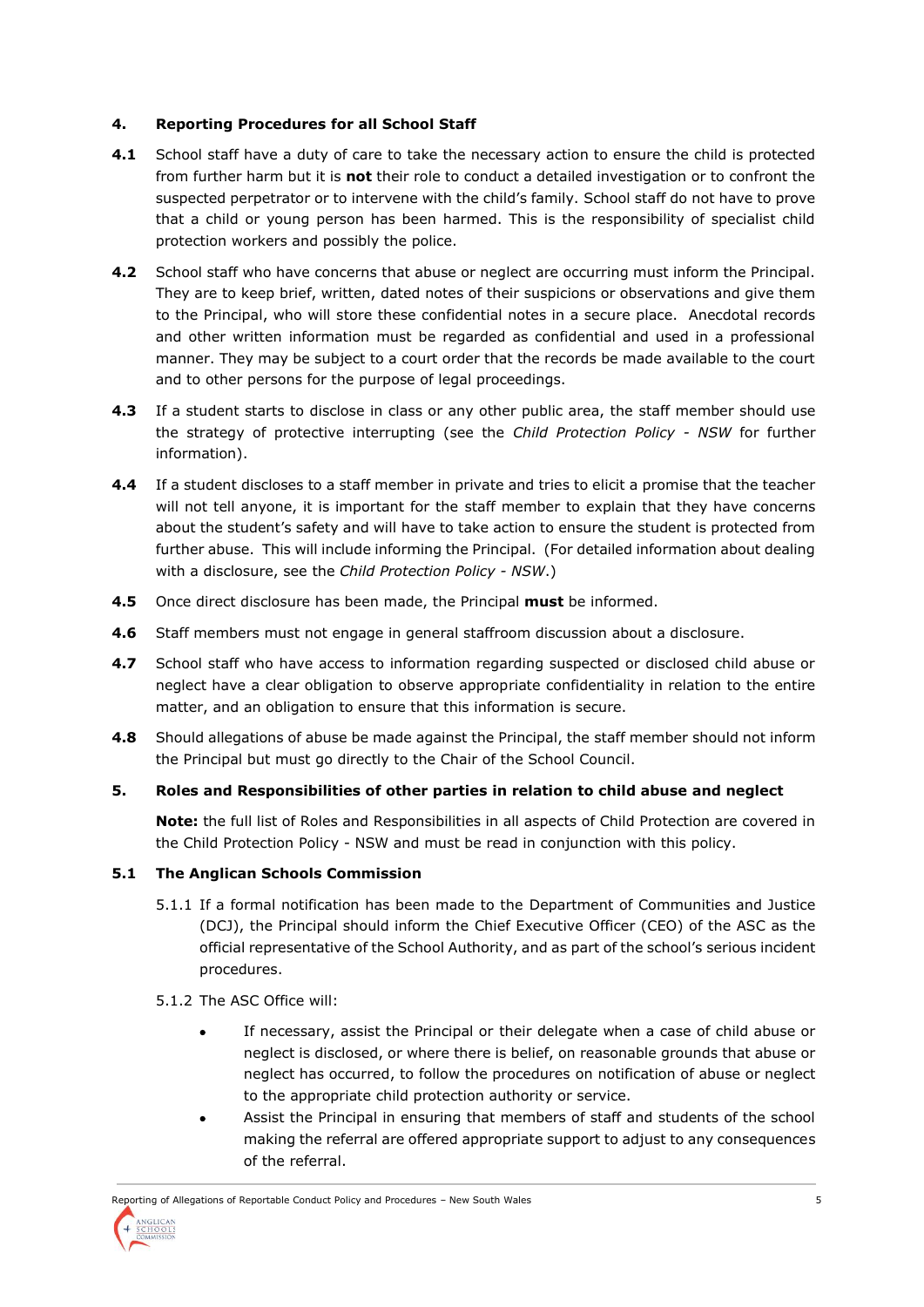# **5.2 Children's Guardian Act - General**

Part 4 of the Children's Guardian Act requires the heads of non-government schools in New South Wales, to notify the Office of the Children's Guardian (Children's Guardian) of all allegations of reportable conduct by an 'employee' and the outcome of the School's investigation of these allegations.

An 'employee' includes employees, contractors, volunteers, work experience participants, clergy, and ministers of religion and instructors of religion who provide pastoral or liturgical services. In this part where there is a reference to an employee it includes all of these persons.

## **5.3 The Office of the Children's Guardian**

5.3.1 The Children's Guardian:

- a. must keep under scrutiny the systems for preventing reportable conduct by employees of non-government schools and the handling of, or response to, reportable allegations (including allegations which are exempt from notification) or convictions;
- b. must receive and assess notifications from non-government schools concerning reportable conduct or reportable convictions;
- c. is required to oversee or monitor the conduct of investigations by non-government schools into allegations of reportable or reportable convictions;
- d. must determine whether an investigation that has been monitored has been conducted properly, and whether appropriate action has been taken as a result of the investigation;
- e. may directly investigate an allegation of reportable conduct or reportable conviction against an employee of a non-government school, or the handling of or response to such a matter (e.g. arising out of complaints by the person who is the subject of an allegation); and
- f. may undertake 'own motion' investigations of non-government schools where the Children's Guardian considers it appropriate to do so, including where there is evidence of systemic failure or serious conflict of interests.

## **5.4 The Principal**

- 5.4.1 The Principal is responsible for all aspects of school management including the management of suspected or disclosed incidents of child abuse and neglect and ensuring systems are in place for preventing, detecting and responding to reportable allegations or convictions.
- 5.4.2 The Principal must ensure that the school's pastoral care and/or curriculum structures address the issue of child abuse and neglect and protective behaviours.
- 5.4.3 The Principal must ensure that all staff members receive appropriate training in the detection and reporting of child abuse and neglect.
- 5.4.4 The Principal's role is not to investigate any disclosure or strong concern about the well-being of a student, but they must report the matter to DCJ, to the CEO of the ASC, and to the NSW Education Standards Authority (NESA) if a serious incident.
- 5.4.5 Advice must be sought from the DCJ or the Police in regard to providing any information to others, including the parents/guardians, about the report or the child concerned.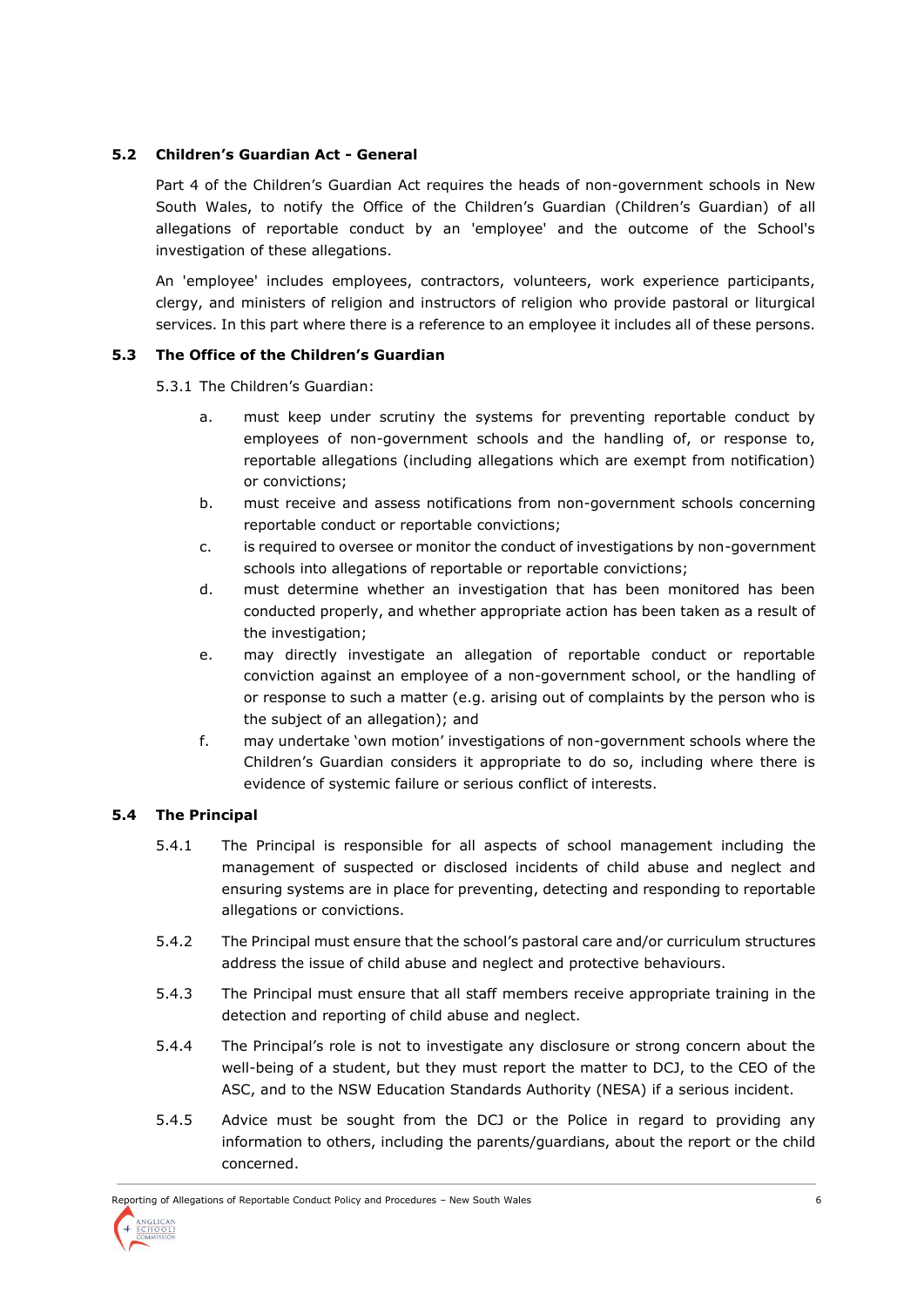- 5.4.6 Should any disclosure or strong concern of abuse relate to the behaviour of a staff member, the Principal must report the matter to the Professional Standards Unit (PSU) of the Diocese of Melbourne and to the CEO of the ASC. See also Section 6.
- 5.4.7 The Principal must retain records of all communication with the DCJ, the Police, the PSU and the CEO of the ASC and the subsequent actions, of which they are privy. All records must be stored in a secure place to ensure confidentiality and kept separate from any other file on the student. There should be an indication on the student's general file that other confidential records are being kept separately without revealing the nature of those records.
- 5.4.8 The Principal, with the assistance of the appropriate Pastoral Care Staff (such as the School Chaplain, Pastoral Dean, Psychologist, Nurse, or Counsellor), must undertake ongoing support for the staff member, the student and anyone else affected by this process or its outcomes.

## **5.5 Department of Communities and Justice**

- 5.5.1 The main focus of the Department of Communities and Justice (DCJ) is on supporting vulnerable families and the safety and wellbeing of children and young people and protecting them from harm, abuse and neglect.
- 5.5.2 In the case of a mandatory reporter, the mandatory reporter must provide a report to the Child Protection Helpline of the DCJ.
- 5.5.3 The DCJ has the responsibility of deciding how to proceed with reports and will supply feedback to the reporter.
- 5.5.4 The Child Protection caseworker accessed through the Child Protection Helpline can assist if either the Principal or the teacher is concerned about a child and unsure of what action to take.
- 5.5.5 The DCJ has the authority to interview the child at school before contact is made with the parent/guardian. The Principal will be notified by the DCJ before the interview and the child may be given the option of having support at the interview from a staff member of their choosing. The ability to have a support person will be at the discretion of the DCJ.
- 5.5.6 The DCJ may remove a child from school if they have the permission of the parent/guardian. They may also apprehend a child without warrant and take them into care if they believe that the child is in need of care and protection.

## **5.6 The New South Wales Police**

- 5.6.1 The NSW Police may play a role in responding to allegations of child abuse and neglect when informed by DCJ.
- 5.6.2 The NSW Sex Crime Squad will intervene in instances where it is believed that a criminal offence has occurred which may lead to criminal charges being laid.

# **5.7 The Professional Standards Unit of the Diocese of Melbourne (on behalf of the Diocese of Wangaratta)**

- 5.7.1 The Professional Standards Unit (PSU) investigates reports of sexual misconduct and child abuse made against an employee of the Anglican Church and its incorporated bodies and unincorporated organisations.
- 5.7.2 School Principals must refer to the PSU any disclosures or strong concerns relating

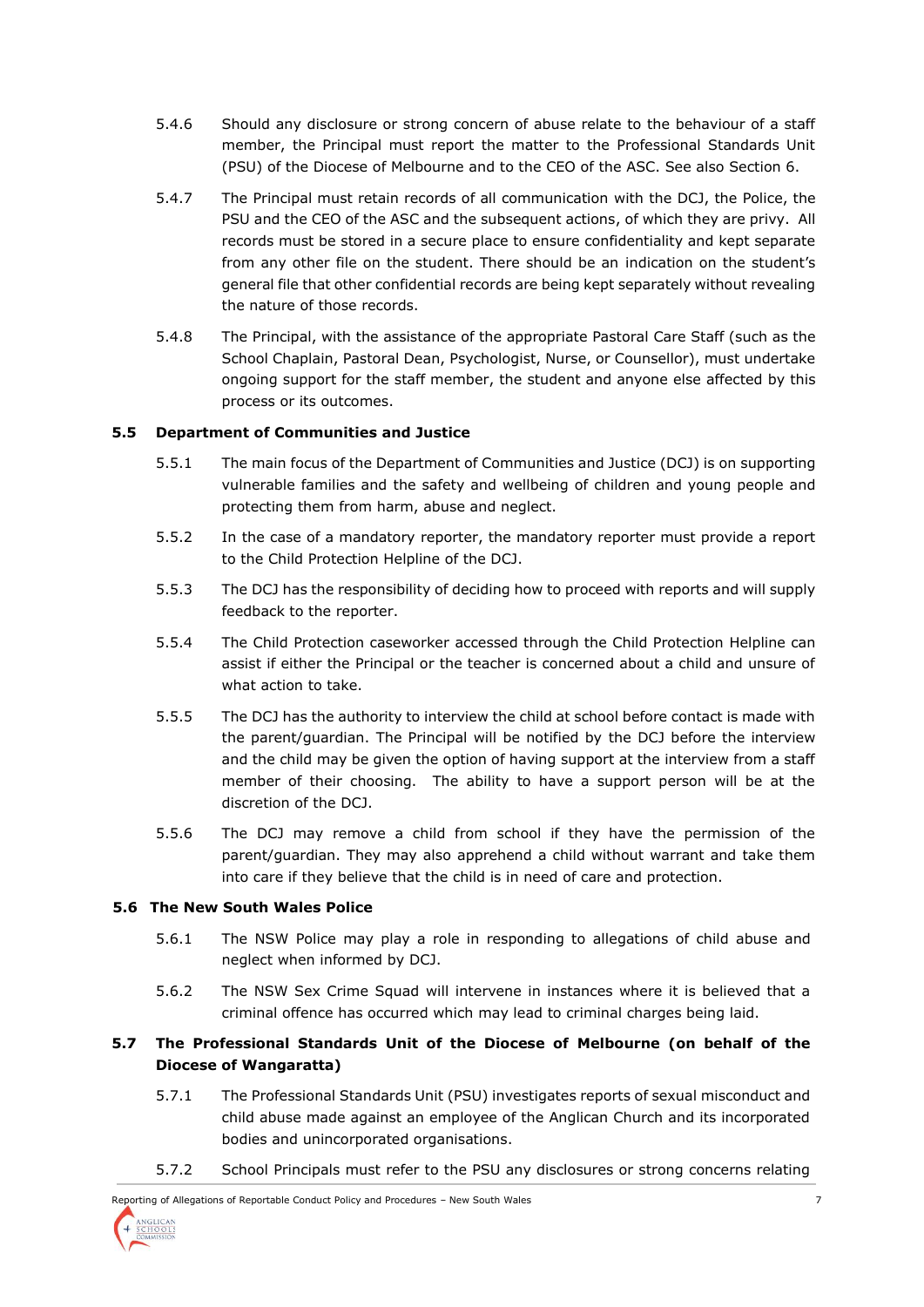to the behaviour of staff members. The identity of the reporter must be protected at all times, in line with the relevant legislation. The ASC CEO is to be advised of such reports.

5.7.3 The PSU will investigate the matter and make a recommendation to the school.

# **6. Procedures for the Principal for when an allegation of reportable conduct is made.**

## **6.1 Initial steps**

Once an allegation of reportable conduct against an employee is received, the Principal is required to:

- a. determine on face value whether it is an allegation of reportable conduct;
- b. assess whether DCJ or the Police need to be notified (i.e. if reasonable grounds to suspect that a child is at risk of significant harm or criminal offence – see Mandatory Reporting of Children at Risk of Significant Harm Policy and Procedures – New South Wales for further information);
- c. notify the ASC CEO and Chair of School Council.
- d. notify the child's parents/guardians (unless to do so would be likely to compromise the investigation or any investigation by DCJ or the Police);
- e. notify the Children's Guardian within 7 business days of becoming aware of a reportable allegation or conviction against an employee;
- f. carry out a risk assessment and take action to reduce/remove risk, where appropriate;
- g. as soon as practicable after receiving the reportable allegation/conviction, investigate the allegation or appoint someone to investigate the allegation.

## **6.2 Investigation principles**

The School will:

- a. be mindful of the principles of procedural fairness;
- b. inform the person subject of the allegation (PSOA) of the substance of any allegations made against them and provide them with a reasonable opportunity to respond to the allegations;
- c. make reasonable enquiries or investigations before making a decision;
- b. avoid conflicts of interest;
- c. conduct the investigation without unjustifiable delay;
- d. handle the matter as confidentially as possible; and
- e. provide appropriate support for all parties including the child/children, witnesses and the PSOA.

## **6.3 Investigation steps**

In an investigation the Principal or appointed investigator will generally:

- a. complete the investigation within a reasonable time, having regard to the principles of procedural fairness and the mandatory considerations;
- b. interview relevant witnesses and gather relevant documentation;
- c. provide a letter of allegation to the PSOA;
- d. interview the PSOA;
- e. provide an update on the investigation to the parents/guardians unless the ASC CEO/Principal considers that it is not in the public interest to do so;
- f. by 30 calendar days after becoming aware of the reportable allegation, provide either a finalised report or an interim report to the Children's Guardian (an interim report, reasons the investigation has not been completed and an estimated timeframe for completion);

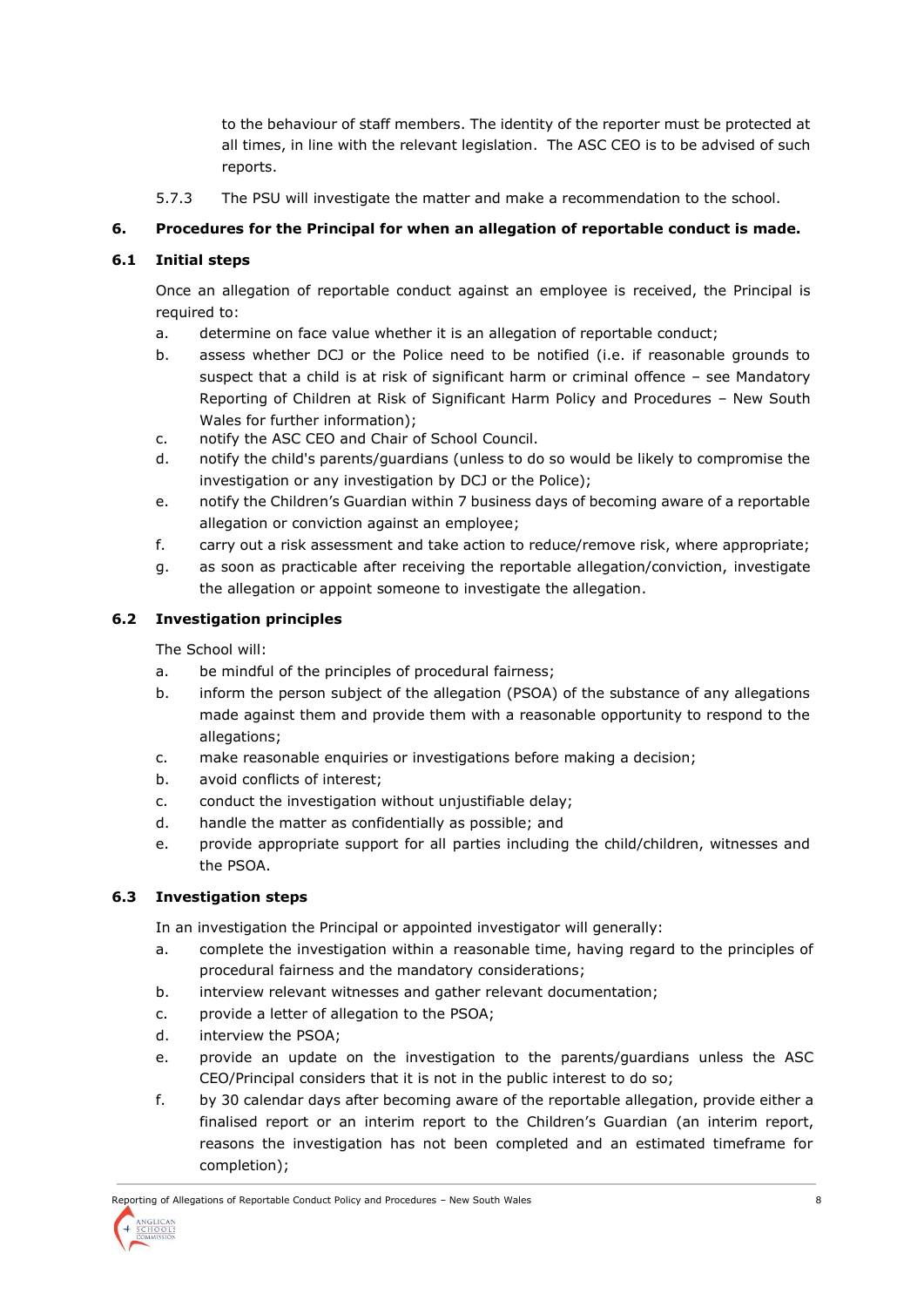- g. inform the PSOA of the preliminary finding and provide them with an opportunity to respond;
- h. consider any response provided by the PSOA;
- i. make a final finding in accordance with the Children's Guardian Guidelines;
- j. decide on the disciplinary action, if any, to be taken against the PSOA;
- k. send the final report to the Children's Guardian; and
- l. ensure an appropriate level of confidentiality of information relating to the investigation.

At the end of the investigation of a reportable allegation, the Principal must send a report to the Children's Guardian that enables the Children's Guardian to determine whether the investigation was carried out in a satisfactory manner and whether appropriate action was or can be taken. A copy of the report must be provided to the ASC CEO and Chair of School Council.

The steps outlined above may need to be varied on occasion to meet particular circumstances. For example, it may be necessary to take different steps where the matter is also being investigated by DCJ or the NSW Police.

A PSOA may have an appropriate support person with them during the interview process. Such a person is there for support only and as a witness to the proceedings and not as an advocate or to take an active role.

## **7. Procedures for the Principal to fulfil Risk Management obligations**

Risk management means identifying the potential for an incident or accident to occur and taking steps to reduce the likelihood or severity of its occurrence.

The Principal is responsible for risk management throughout the investigation and will assess risk at the beginning of the investigation, during and at the end of the investigation.

## **7.1 Initial risk assessment**

One of the first steps following an allegation of reportable conduct against an employee is for the Principal to conduct a risk assessment. The purpose of this initial risk assessment is to identify and minimise the risks to:

- a. the child(ren) who are the subject of the allegation;
- b. other children with whom the employee may have contact;
- c. the PSOA;
- d. the School,
- e. other parties to the alleged incident; and
- f. the proper investigation of the allegation.

The factors which will be considered during the risk assessment include:

- a. the nature and seriousness of the allegations;
- b. the vulnerability of the child(ren) the PSOA has contact with at work;
- c. the nature of the position occupied by the PSOA;
- d. the level of supervision of the PSOA; and
- e. the disciplinary history or safety of the PSOA and possible risks to the investigation.

The Principal will take appropriate action to minimise risks. This may include the PSOA being temporarily relieved of some duties, being required not to have contact with certain students, or being suspended from duty. When taking action to address any risks identified, the School will take into consideration both the needs of the child(ren) and the PSOA.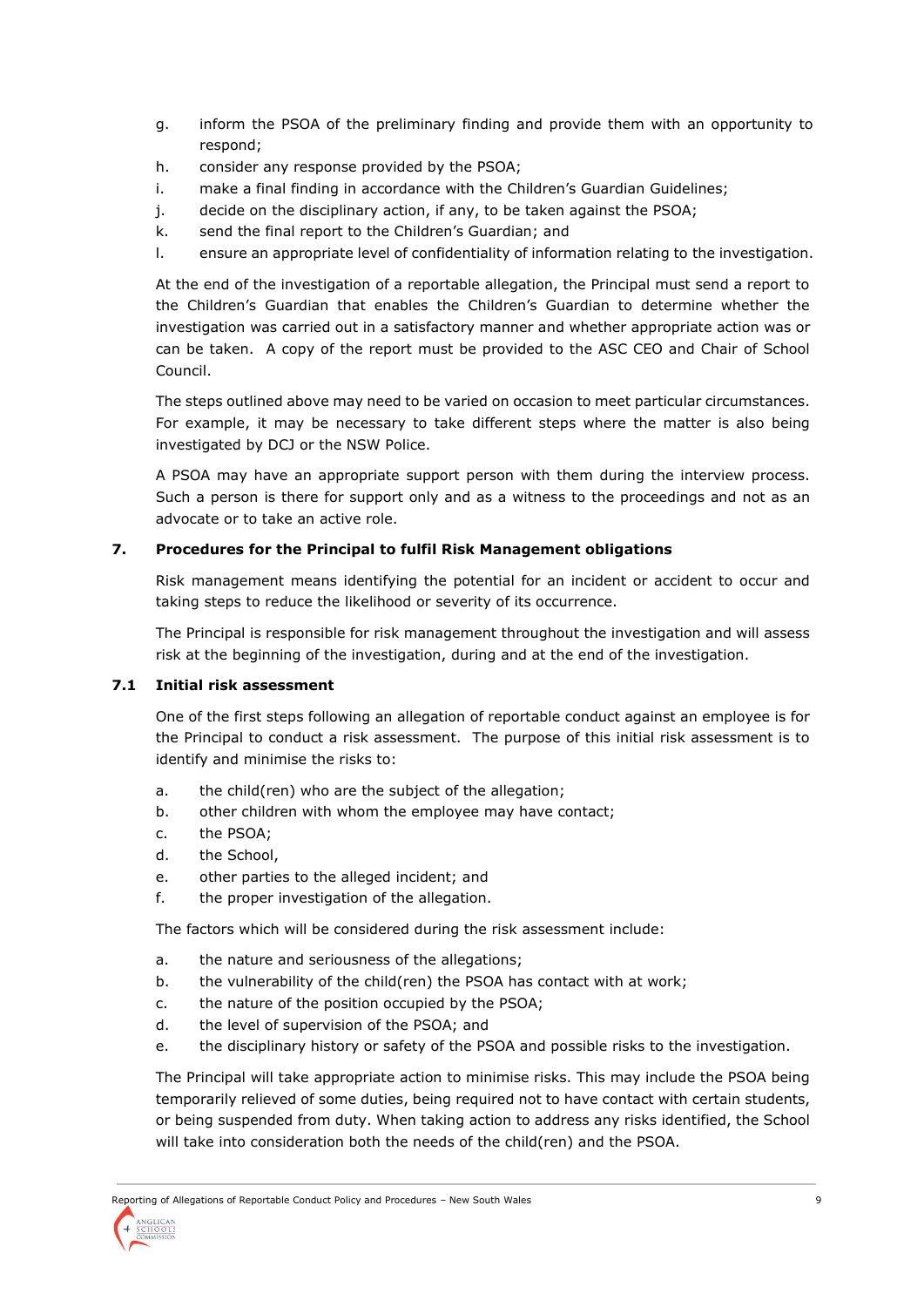Please Note: A decision to take action on the basis of a risk assessment is not indicative of the findings of the matter. Until the investigation is completed and a finding is made, any action, such as an employee being suspended, is not to be considered to be an indication that the alleged conduct by the employee did occur.

## **7.2 Ongoing Risk Management**

The Principal will continually monitor risk during the investigation including in the light of any new relevant information that emerges.

The Principal will ensure that as part of their ongoing risk assessment and risk management plan, appropriate support is being provided for:

- the child(ren) who are the alleged victims of the alleged conduct;
- the PSOA; and
- other relevant parties (this may include parents or carers of the child, other children or other employees affected by the allegation, for example, a witness to the alleged conduct).

## **7.3 Risk Management at the Conclusion of the Investigation**

At the completion of the investigation, a finding will be made in relation to the allegation and a decision made by the Principal regarding what action, if any, is required in relation to the PSOA, the child(ren) involved and any other parties.

As a result of the allegations, investigation or final findings, the Principal may take disciplinary action against the PSOA (including termination of employment). In relation to any disciplinary action, the Principal will ensure that:

- The PSOA has details of the proposed disciplinary action; and
- The PSOA has a reasonable opportunity to respond before a final decision is made.

The Professional Standards Unit will also be involved in this process and will recommend the course of action to the Principal.

## **7.4 Notifying the Office of the Children's Guardian**

- 7.4.1 The Principal must notify the Children's Guardian within 7 business days of becoming aware of the allegation, using the 7-day notification form that is available at www.kidsguardian.nsw.gov.au/reportableconduct. The 7-day notification needs to include the following information:
	- Type of reportable conduct
	- Name of employee
	- Name and contact details of the School and Principal (or approved delegate)
	- If the reportable allegation has been reported to Police and Child Protection Helpline (DCJ)
	- Nature of initial risk assessment
	- Risk management action

The Principal should provide additional information and copies of relevant material (if available) at the time of notification.

7.4.2 If the DCJ and/or police are already investigating a reportable allegation against an employee, the Principal is still required to notify the Children's Guardian of the allegation. However, the Principal should consult those bodies before taking any other action (except action to address any immediate risks).

Reporting of Allegations of Reportable Conduct Policy and Procedures – New South Wales 10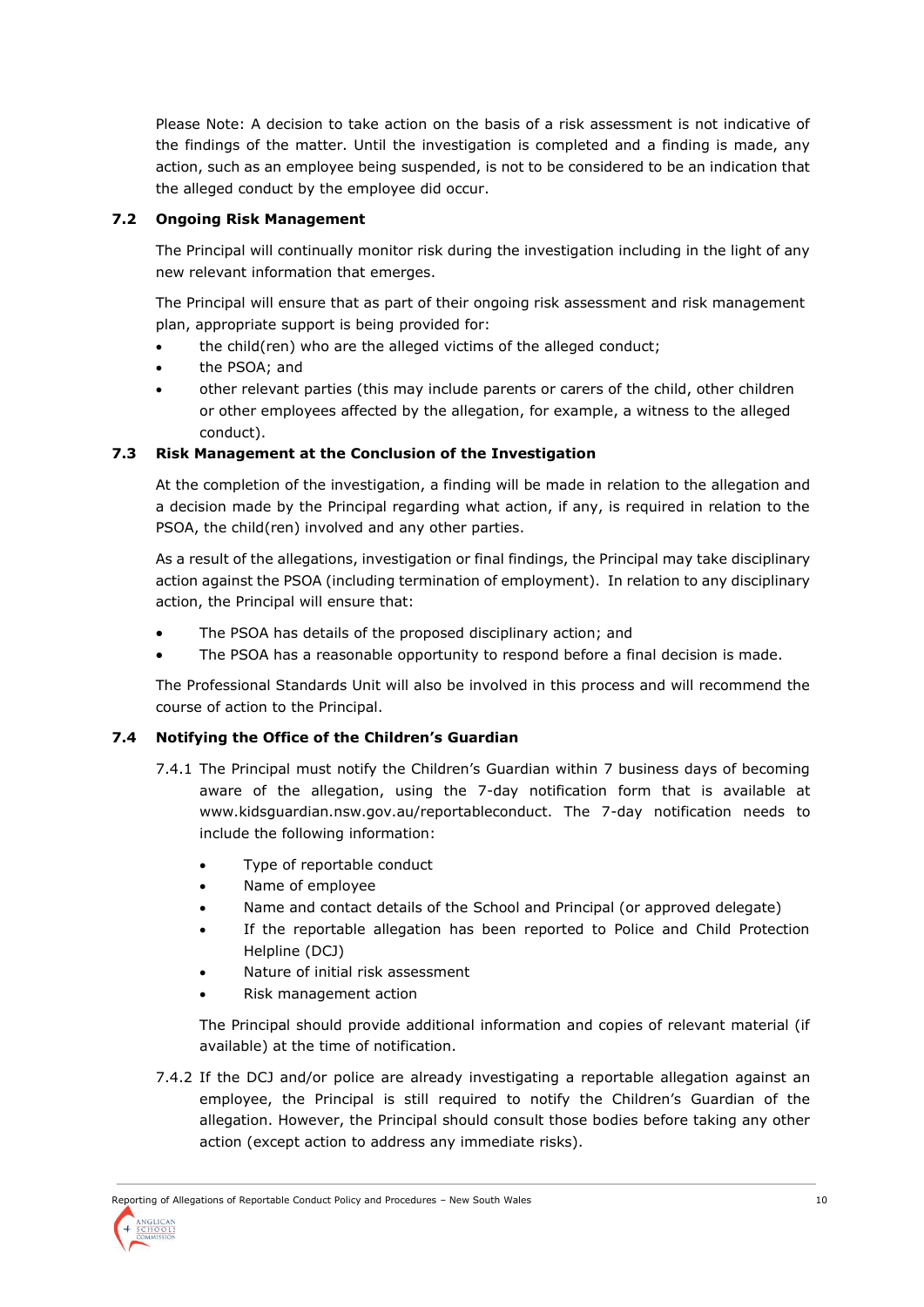- 7.4.3 At the 30-calendar day mark (i.e. within 30 days after the Principal receiving the report of the reportable allegation) the Principal must either provide a finalised report or an interim report with the details set out below. If the report is not available at the 30-day mark, the Principal must provide an estimated timeframe for completion of the report.
- 7.4.4 The interim report is to include:
	- in relation to a reportable allegation—if known, the facts and circumstances of the reportable allegation OR in relation to a conviction considered to be a reportable conviction—any known information about the conviction,
	- action taken since the Children's Guardian received a notification about the reportable allegation or the conviction considered to be a reportable conviction,
	- further action the Principal proposes to take in relation to the reportable allegation or conviction considered to be a reportable conviction, including if the School proposes to take no further action,
	- the reasons for the action taken and the action proposed to be taken or the reasons for the decision to take no further action.

Providing a detailed and updated investigation plan with actions and timeframes, along with supporting documentation, should meet the interim reporting requirement.

- 7.4.5 Once the Principal is satisfied that the investigation has been concluded, they must, as soon as practicable, provide the Children's Guardian with an *Entity Report* that includes:
	- in relation to a reportable allegation;
	- information about the facts and circumstances of the reportable allegation, the findings the Principal has made about the reportable allegation and an analysis of the evidence and the rationale for the findings;
	- in relation to a conviction considered to be a reportable conviction— information about the conviction considered to be a reportable conviction, and the determination the Principal has made about the conviction (including whether the Principal has determined the conviction is a reportable conviction);
	- a copy of any written submission made by the PSOA;
	- information about what action has been, or will be, taken in relation to the reportable allegation or conviction considered to be a reportable conviction, including the following;
		- o remedial or disciplinary action in relation to the PSOA;
		- o whether information about the matter has been referred to a different entity;
		- o changes to systems or policies;
		- $\circ$  if no further action is to be taken—that no further action is to be taken.
	- the reasons for the action taken, including taking no further action; and
	- any copies of documents in the School's possession that are relevant to the report, including transcripts of interviews and copies of evidence.

The Principal must provide a copy of the Report to the CEO and School Chair

## **8. Information provided to the PSOA by the Principal**

The PSOA will be advised:

a. that an allegation has been made against them (at the appropriate time in the investigation); and

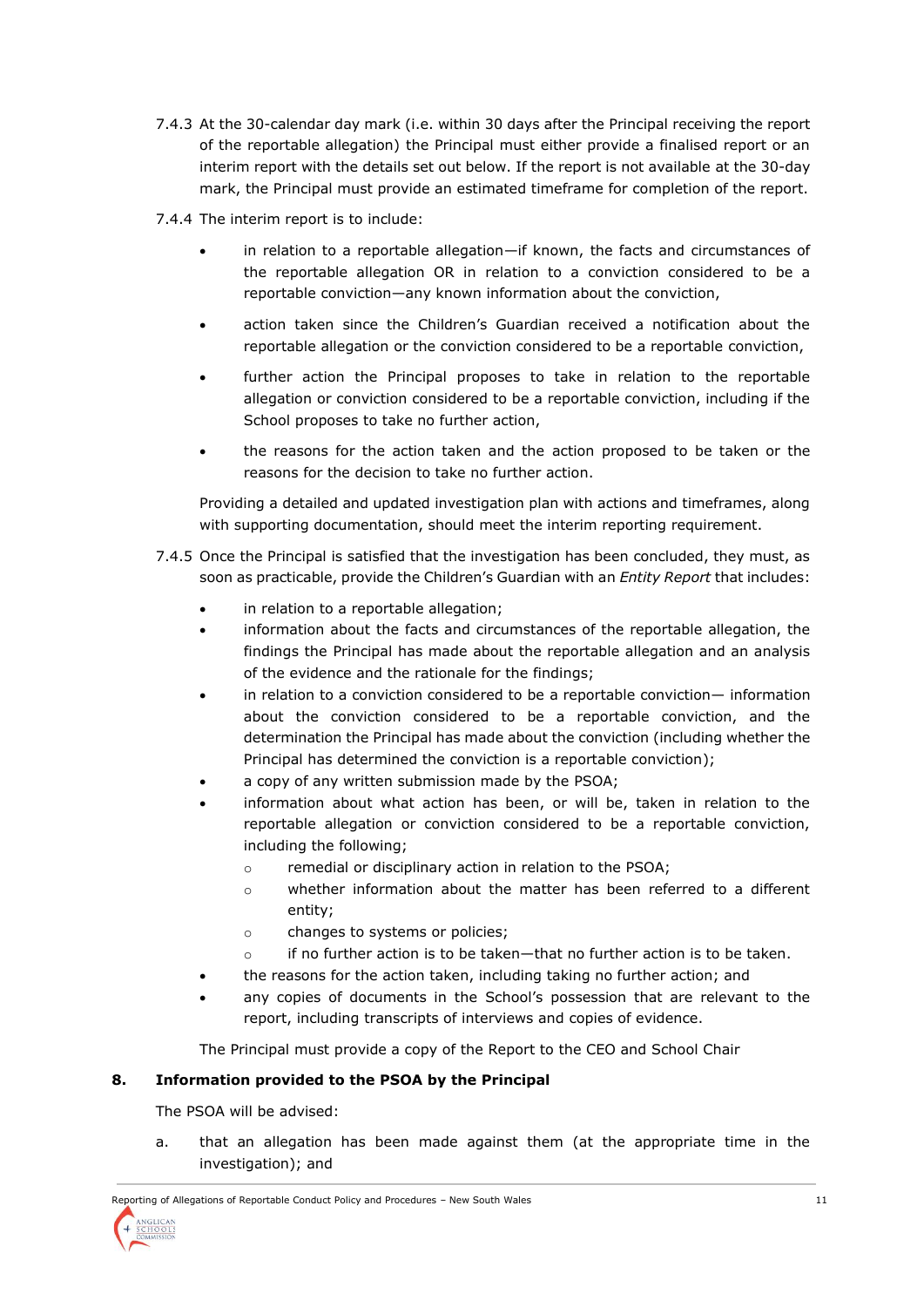b. of the substance of the allegation, or of any preliminary finding and the final finding.

The PSOA does not automatically have the right to:

- a. know or have confirmed the identity of the person who made the allegation; or
- b. be shown the content of the 7-day notification form or other investigation material that reveals all information provided by other employees or witnesses.

The WWC Act enables a person who has a finding referred to the Children's Guardian under the Act to request access to the records held by the School in relation to the finding of misconduct involving children.

The Roles and Responsibilities of the ASC, the Principal (in addition to their role as the Head of Agency), the NSW Police Force and the Professional Standards Unit are covered in the Child Protection Policy – NSW.

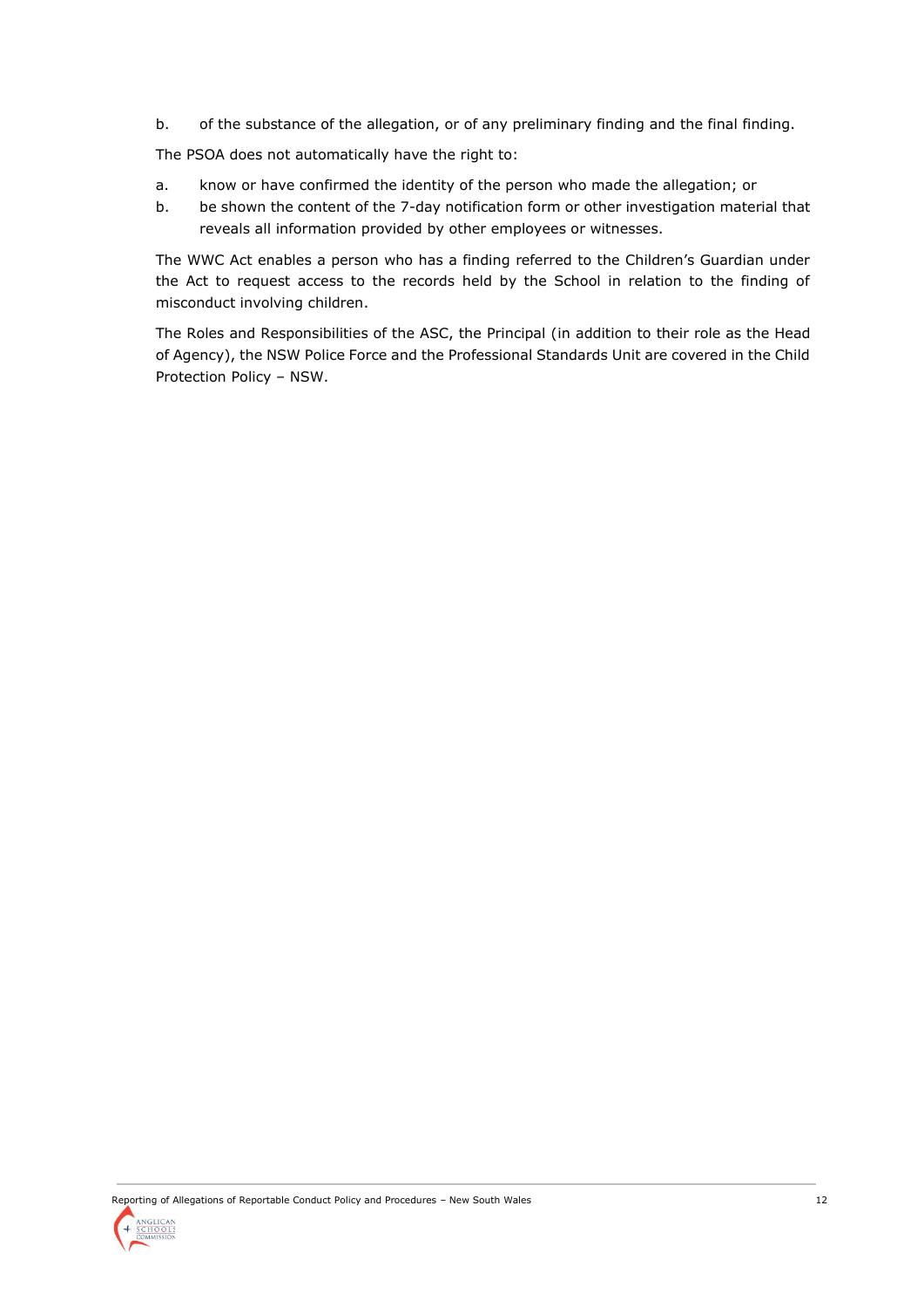#### **Questions and Concerns**

#### **Must I keep written records?**

As a staff member you should keep brief written records of your observations including dates, the nature of the indicators and injuries, if any. Principals are also expected to keep written records of the notification. Student Services personnel should also keep records of their involvement in such cases (e.g. the school nurse should keep records of physical indicators, and the Chaplain and other Student Services personnel keep records of behavioural and family indicators). All these records must be treated as highly confidential and stored securely and separately from other student records.

#### **Can the written records I keep be used in evidence?**

Yes. If the investigating officers want to use the school's written records they must apply in writing to the Principal. All types of official records kept in these cases may be the subject of court orders that the records be made available to the court and to other persons for the purposes of legal proceedings. If the Principal or a teacher receives a subpoena, the CEO of the ASC must be notified, and legal advice sought through the ASC Office.

## **Is there a time limit on suspected offences? Am I expected to report an offence that happened, for example, five years ago?**

There is generally no time limit on laying charges for offences relating to child abuse and neglect. That is a matter for the appropriate prosecuting authority. All suspected cases of child abuse and neglect should be reported, irrespective of when they may have occurred. The decision about whether to proceed with prosecution will be made by the appropriate external agency.

## **How soon after finding out about a case of child abuse or neglect, am I expected to make a notification?**

Notification is to be given promptly to the Principal, who must report the situation to the DCJ. It is recommended that you make the notification to the Principal on the same day as you find out.

#### **Can I be called to give evidence?**

Yes, a staff member can be called to give evidence. The most likely time when a staff member (notifier) would be required to appear in court is when they have received a disclosure from a child, and this was the first time the child had disclosed the abuse.

## **What will happen if I have to go to court? What legal support will the ASC provide?**

If you are called to give evidence in a child protection case, you will not lose pay. Ensure that your Principal is informed if you are required to attend court. The ASC office can arrange for legal support and advice on making statements. Ensure that you prepare yourself for the courtroom experience and arrange to communicate directly with your legal representative prior to the hearing.

#### **Am I expected to report abuse if the perpetrator is a colleague or someone I know?**

Yes. The identity of the perpetrator is irrelevant to the responsibility of teachers to report. The procedures outlined in this document apply, whoever the perpetrator is.

#### **Does the offender have to be told who is notified?**

It is the policy of the DCJ and the NSW Police not to reveal the identity of persons notifying child abuse and neglect. However, where a person who has notified an alleged offence is required to give evidence, their identity may be revealed in those proceedings. In extremely limited circumstances

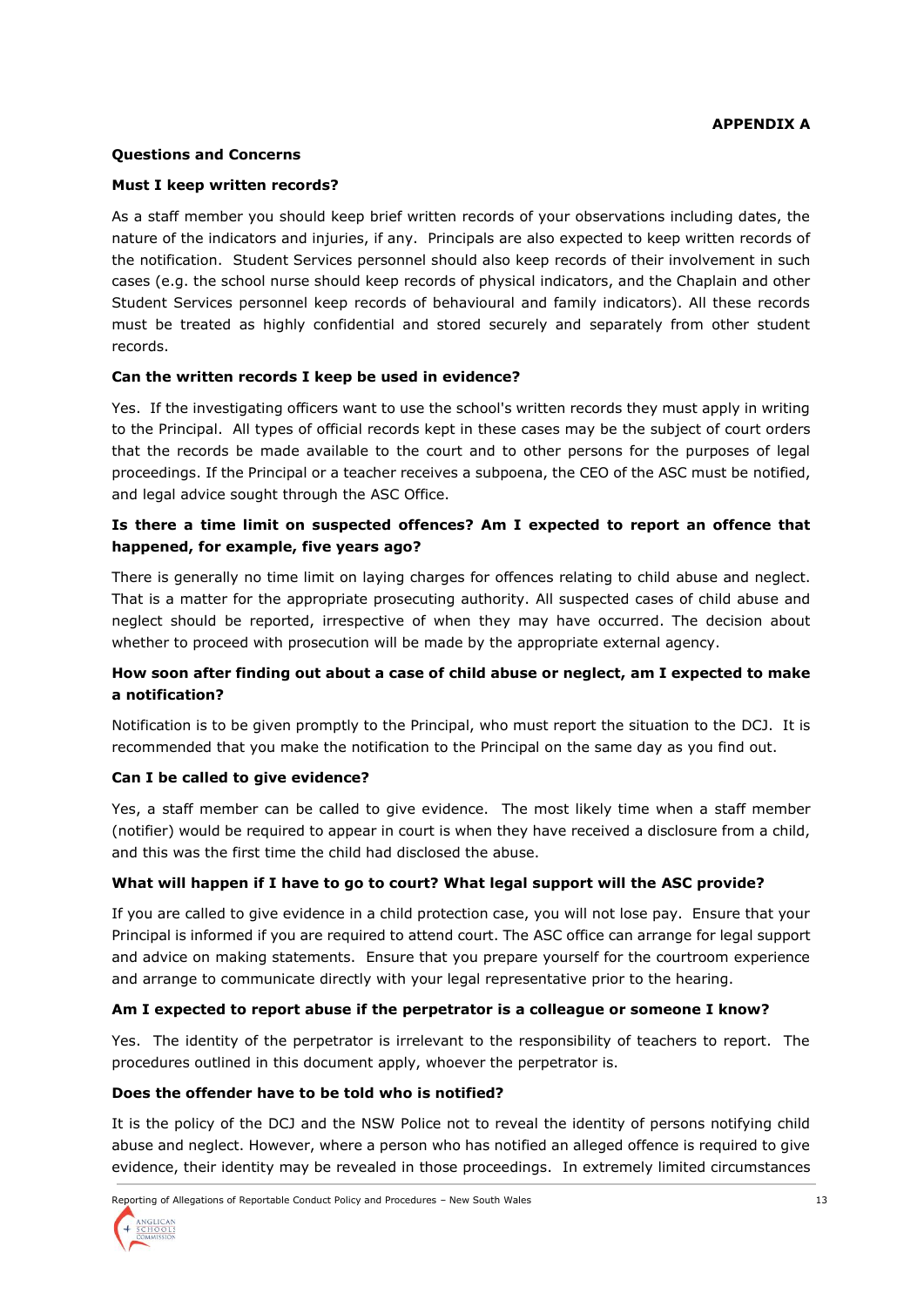a court may also order that information which could identify the person who notified an alleged offence be disclosed. Any breaches of this policy should be reported to the Principal who in turn will advise the CEO of the ASC.

**It is important to note that the safety and welfare of the child is all important and that this is the primary concern of the school, the ASC, the Children's Guardian and the DCJ. No action will be taken which may jeopardise the safety of the child.**

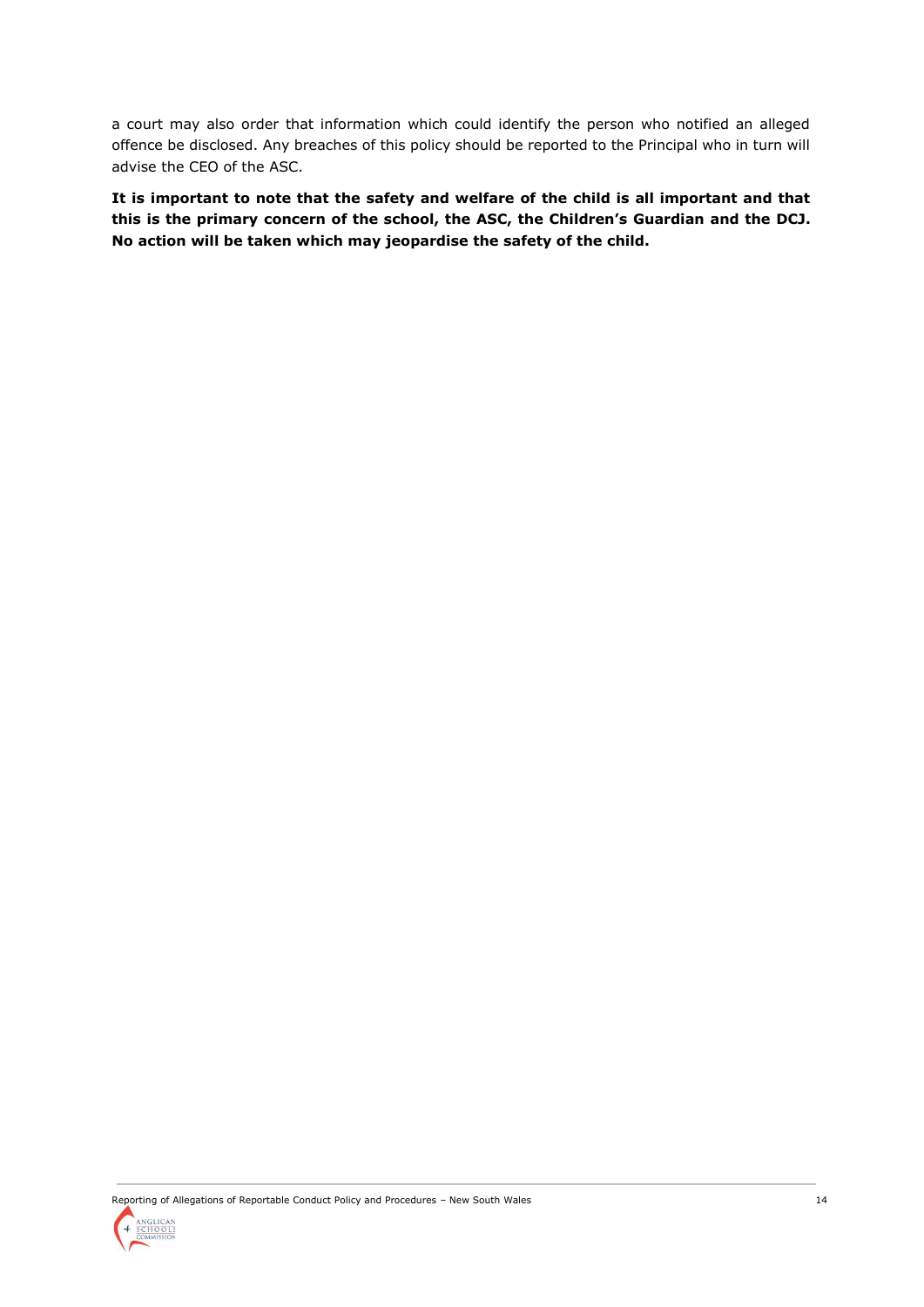## **APPENDIX B**

#### **Dealing with a disclosure**

A student who discloses abuse or neglect will often do so with great hesitation and with feelings of fear and guilt. Frequently they only hint or tell part of the story to see how the teacher reacts before fully disclosing.

A disclosure can often arouse strong feelings in the person to whom the disclosure is being made. Such reactions may include shock, anger and helplessness. It is important to be aware and in control of these feelings and that they be dealt with following the disclosure. Pastoral Care Staff (such as the School Chaplain, Pastoral Dean, Psychologist, Nurse or Counsellor), may be of assistance in this regard.

It is not easy for students to disclose abuse or neglect as they may previously have been coerced, bribed or threatened into secrecy. They may need repeated reassurance that you believe them and that it was right to tell.

#### **Public disclosure**

It is possible that a student may start to disclose in class or with a group of other students. If disclosure does begin in a public area it is important for the teacher to use the strategy of **protective interrupting**, namely:

- Acknowledge that you have heard the student and stop them disclosing any further;
- Be supportive and gently indicate that they may want to talk to you about it in a more private situation; and
- Quietly arrange to see the student as soon as possible, such as after the lesson, away from the other students.

#### **Private disclosure**

The teacher's role is to listen actively to what the student may say but not push for details, or conduct an investigation:

- Remain calm and try not to express panic, shock or disbelief;
- Acknowledge that it can be difficult to talk about such things;
- Reassure the student that it is right to tell and emphasise your belief in them;
- Emphasise that the student is not to blame;
- Assure the student that they have the right to feel safe;
- Accept what is said by the student (only **minimum information** is required for action);
- Do not ask questions as this could contaminate any future evidence;
- Do not to express a judgement about the alleged perpetrator;
- Use appropriate vocabulary when speaking with the student;
- Do not promise not to tell:
- Tell the student that the matter will be reported to the appropriate authority;
- Allow the student the option of having your support during the initial agency interview; and
- Reassure the student that support will continue at school.